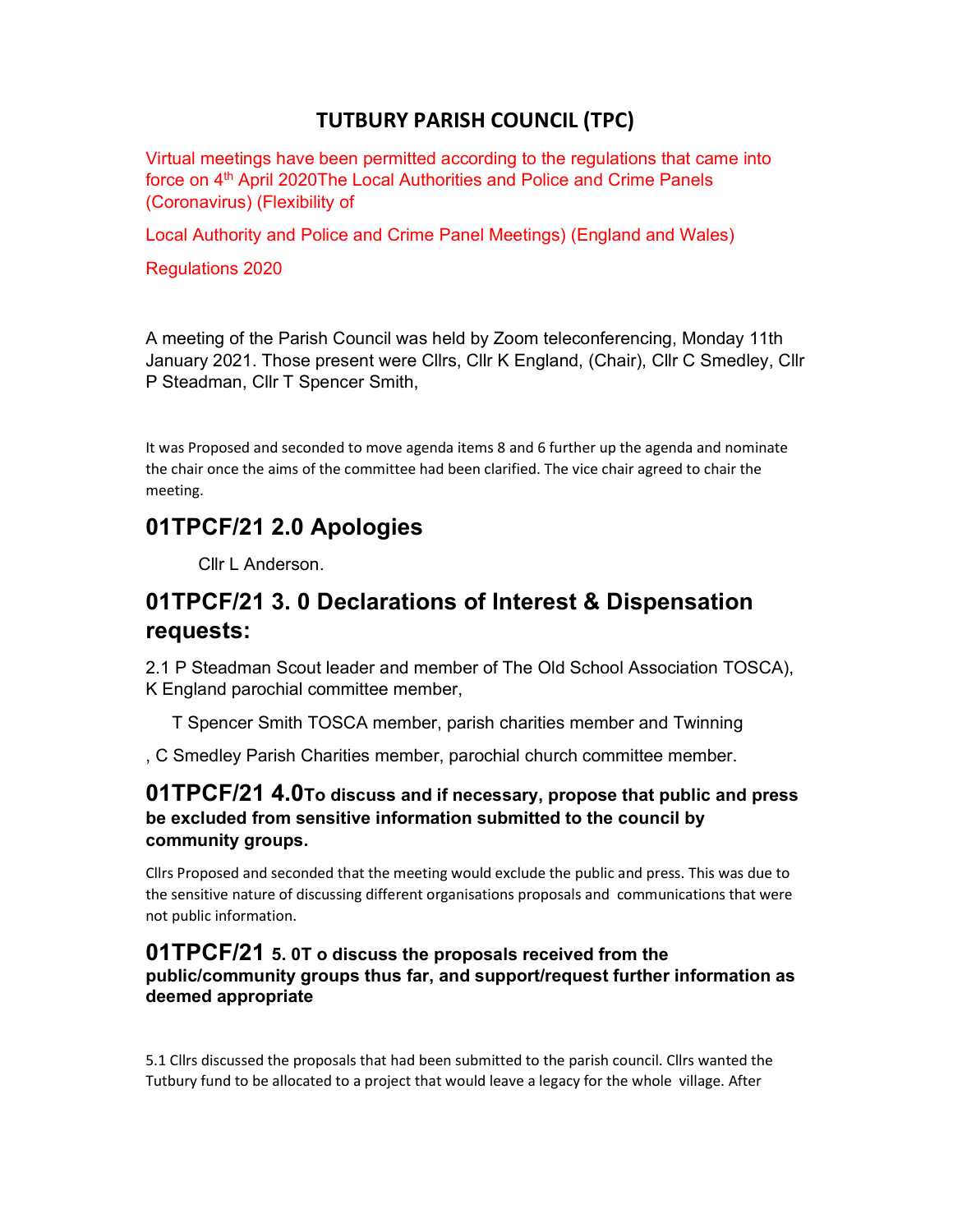applying this stance to the proposals received ,Cllrs felt that none of the proposals would benefit the whole community and leave a legacy without favouring one organisation.

#### **Resolution**

The parish council would encourage individual groups to apply for funding directly to the Borough Council.

Cllrs discussed previous suggestions in relation to benefitting the whole community.

#### Resolution

 None of the previous suggestions were deemed appropriate to progress at this time and could be reviewed again.

## 01TPCF/21 6.0 To review the aims of the council in response to the requests from the community groups.

#### Resolution

The terms of refence will be updated based on the outcome of the proposals submitted to the full council. A chair would be appointed at the next community fund meeting.

## 01TPCF/21 7.To discuss and if appropriate propose the submission of grant application from the parish council.

 Cllrs discussed the previous request for a new community building , it was suggested that a new building on parish council managed land would be available to more community groups using it. Improving the existing facilities would also be seen as benefiting the whole community and could incorporate some of the other suggestions submitted to the parish council.

Cllrs suggested that the TOSCA committee were already managing a building for several community groups and developing it would open up more opportunities for the village.

# Resolution

Due to the declared interests from the councillors present It was proposed and seconded that the full council vote on the proposals that were proposed and seconded by the Community Fund Committee in the next meeting full council January 18<sup>th</sup> 2021 meeting.

- 1. To submit a bid for a community building at Cornmill Lane
- 2. To investigate securing and improving the TOSCA building at Cornmills Lane
- 3. To improve the Cornmill Lane facilities including improving the tennis court, security, lighting drainage , car parking, changing rooms and access to the current facilities.
- 4.

## 01TPCF/21 9 To discuss and approve next steps of the committee.